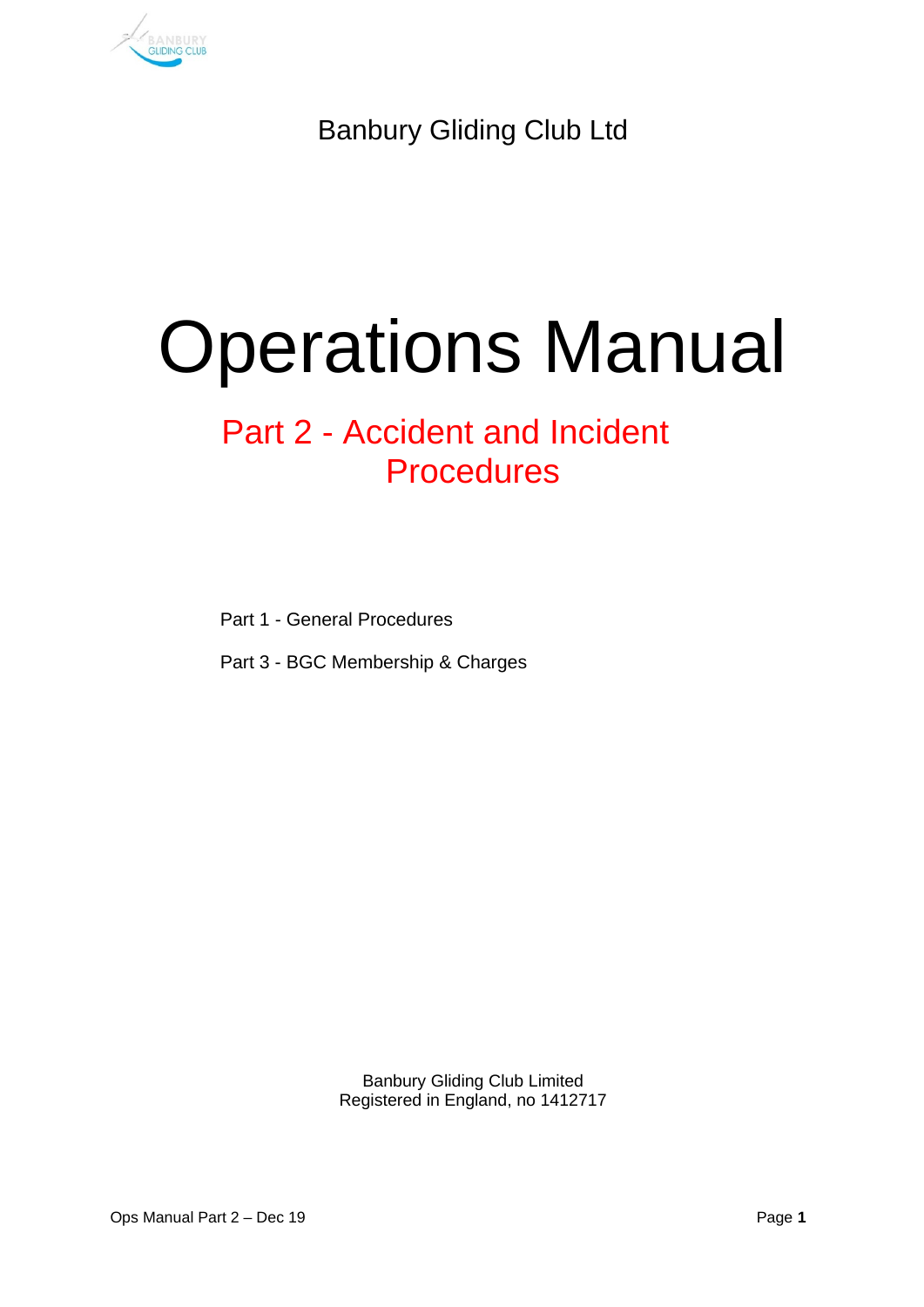

#### **Authorisation and Distribution**

**Authorisation** 

This Operations Manual provides advice, information and guidance to all those responsible for the safe operation of Banbury Gliding Club Ltd. It is to be used as a base document for all Club operations.

P Fincham Chairman April 2018

Distribution: Chairman (Master Copy) Committee Members Chief Flying Instructor Safety Officer Child Protection Officer Clubhouse Noticeboard Coach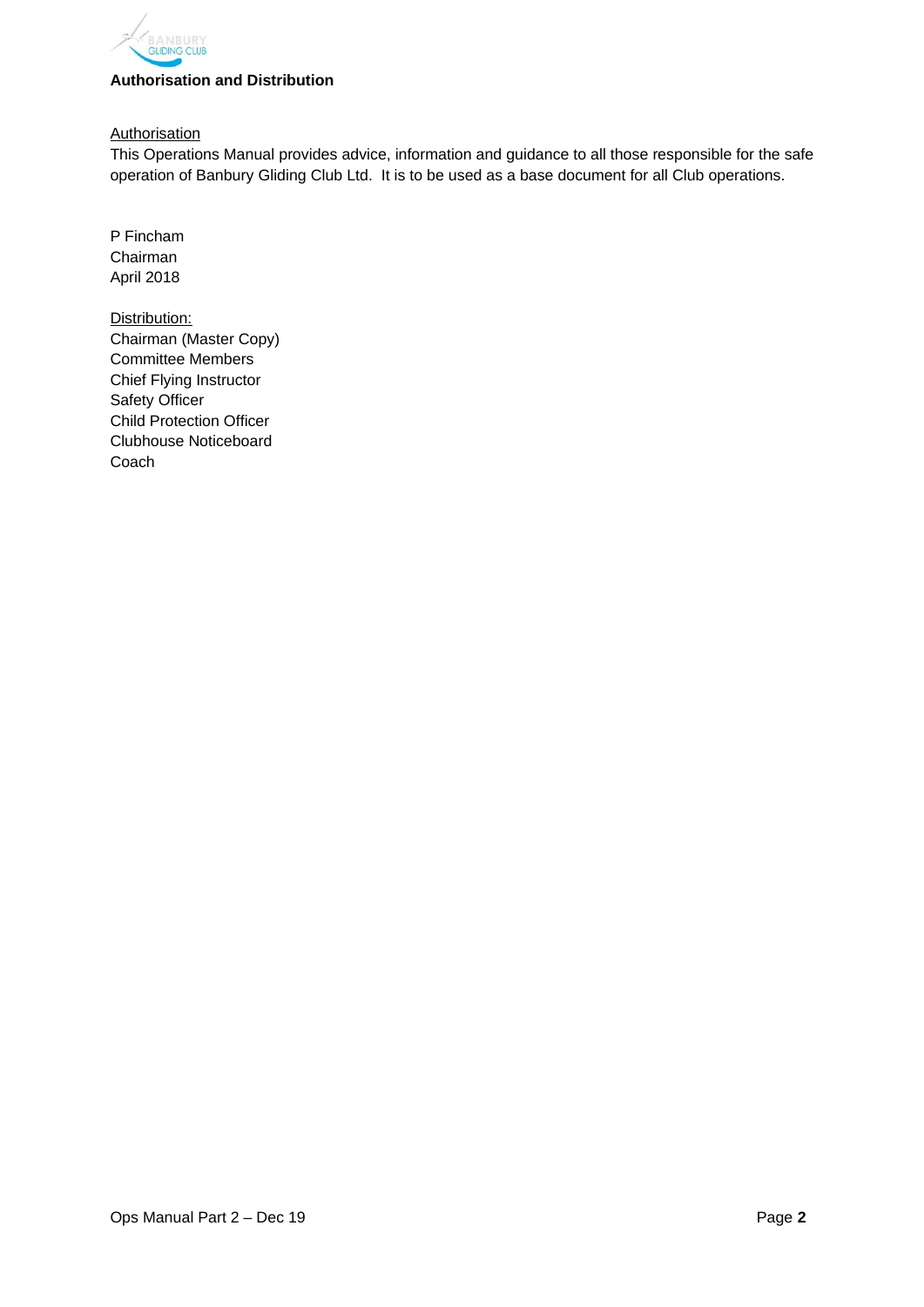

**Contents**

#### PART 2 ACCIDENT AND INCIDENT PROCEDURES

| Accidents/Incidents - Checklists                                         | Page No |
|--------------------------------------------------------------------------|---------|
| Initial Assessment                                                       | 4       |
| Major Accident Checklist                                                 | 5       |
| Minor Accident/Incident Checklist                                        | 7       |
| Local Information and Contact Phone Numbers<br><b>Example Procedures</b> | 8       |
| Case $A - Accident$ on or near the airfield.                             | 9       |
| Case B - Glider or aircraft reported crashed.                            | 9       |
| Case $C -$ Aircraft missing.                                             | 10      |
| Case D - Personnel injury with no associated aircraft damage.            | 10      |
| Media Statement.                                                         | 10      |
| Event Log                                                                | 12      |
| <b>Event Report Form</b>                                                 | 13      |
| <b>Witness Report Form</b>                                               | 14      |

| Blank BGA Accident or Incident Report Form | Emergencies Folder in Office |
|--------------------------------------------|------------------------------|
| Blank Event Log / Report Form              | Emergencies Folder in Office |
| Blank Witness Report Form                  | Emergencies Folder in Office |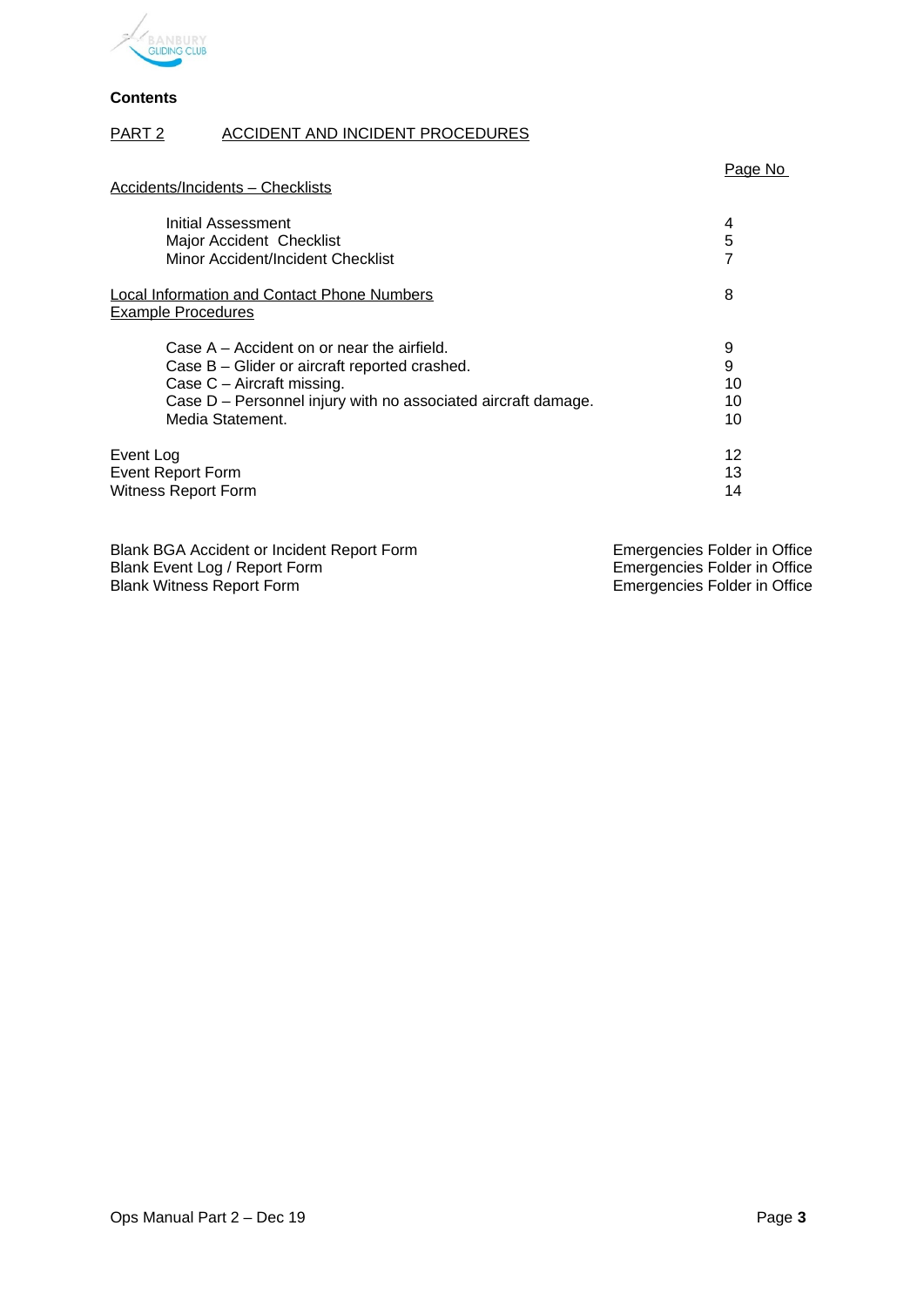

## **Accidents/Incidents – Checklists**

#### **DO NOT ALLOW THE SITUATION TO DEVELOP TO WHERE A FURTHER ACCIDENT OCCURS**!

#### **1. Initial Assessment**

**Do you need to summon emergency services?**

If yes, dial 999 immediately.

The Emergency Services will almost certainly require the following information:

- a. Name and contact telephone number of person reporting the accident.
- b. Exact accident location and how to get there.
- c. Are there any dangerous substances or power cables involved? Has the aircraft hit anything containing toxic chemicals?
- d. Number of casualties and the estimate of degree of seriousness.

#### **Fatality? Serious Injury? Substantial Damage?**

Definitions:

- 2. **Major Accident**: Occurrence associated directly with aircraft operations resulting in death or serious injury to a person, or substantial damage to an aircraft.
	- a. Serious Injury:
	- Requiring a stay in hospital of more than 48 hours.
	- Fracture (except a simple fracture of fingers, toes or nose).
	- Lacerations causing nerve, muscle, tendon damage or severe haemorrhage.
	- Injury to an internal organ.
	- b. Substantial Damage: adversely affects structural strength, performance or flight characteristics and would normally require major repair or replacement of the affected component.

If **YES** to any of these, **go to Major Accident Checklist** on page 4.

3. **Minor Accident/Incident**: Occurrence not falling under the definitions of a major accident, but where an actual or potential hazard is identified **go to Minor Accident/Incident Checklist** on page 6.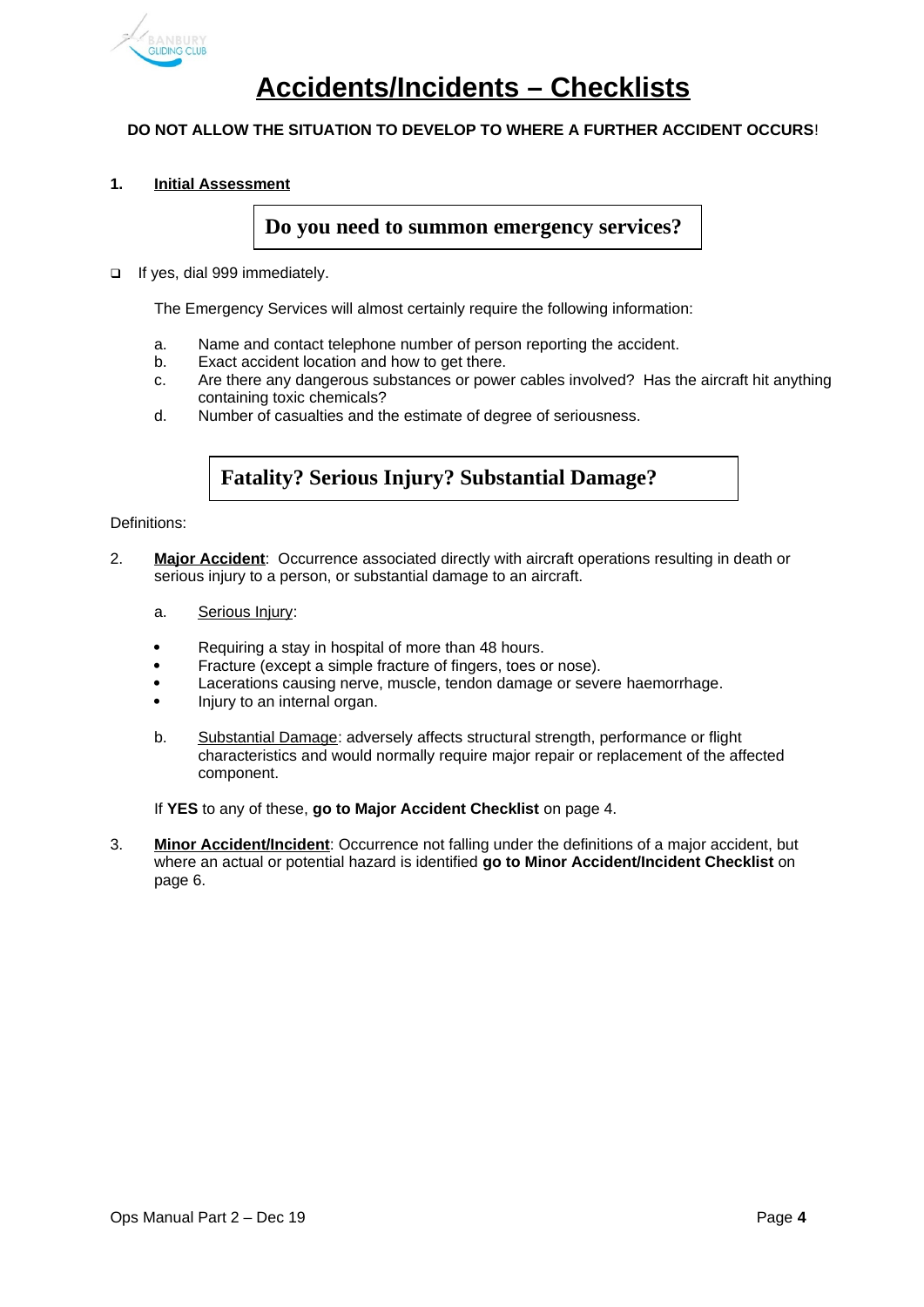

## 4. **Major Accident Checklist**

#### **Immediate Actions by Duty Pilot / Duty Tug Pilot / Duty Instructor**

- Firmly control the situation and take all necessary action to prevent a further Accident.
- Assess the extent of help required if possible. Use the radio to contact accident aircraft/tug/other gliders to ascertain injuries/location etc.
- In the event of injury; is there a doctor/first aider on site? If not, help if possible pending the arrival of a qualified person. See to injured people very cautiously!!
- Get a responsible person to telephone the Emergency Services on 999

Where is the accident?

If Hinton Airfield: NN13 5NS, 2 miles west of Farthinghoe on west side of A422 Brackley to Banbury road.

Describe the accident, state number of casualties. Is anyone trapped?

What kind of help is needed? Fire, Cutting gear?

Four-wheel drive ambulance required, could a helicopter land? (Tell them - you might not be asked)

Dangerous / Toxic substances involved?

Power cables involved?

- Appoint a responsible person to deal directly with the safe recovery of other aircraft airborne at the site.
- □ Send responsible persons to act as marshals as follows:

#### **If accident is on the airfield**:

At entrance to airfield Instruct marshals to **refuse entry to all** except emergency vehicles.

> Direct emergency vehicles to accident site. (The purpose being to keep the (very persistent) media and sightseers away).

> To all enquiries from media, make no comment and refer to CFI or Club Safety Officer.

#### **If accident is off the airfield:**

If possible, position 2 people on the main road nearest accident site to act as guides for emergency vehicles.

- □ Arrange relief marshals as necessary.
- □ Notify the following ASAP, passing essential details:

Air Accident Investigation Branch 01252 512299, email; [investigations@aaib.gov.uk](mailto:investigations@aaib.gov.uk).

BGA Office **EMA ENGLIFE EMAIL CONCORDING EDGA** Office @gliding.co.uk or phone 0116 289 2956

Local Police (even if a 999 call has already been made) 101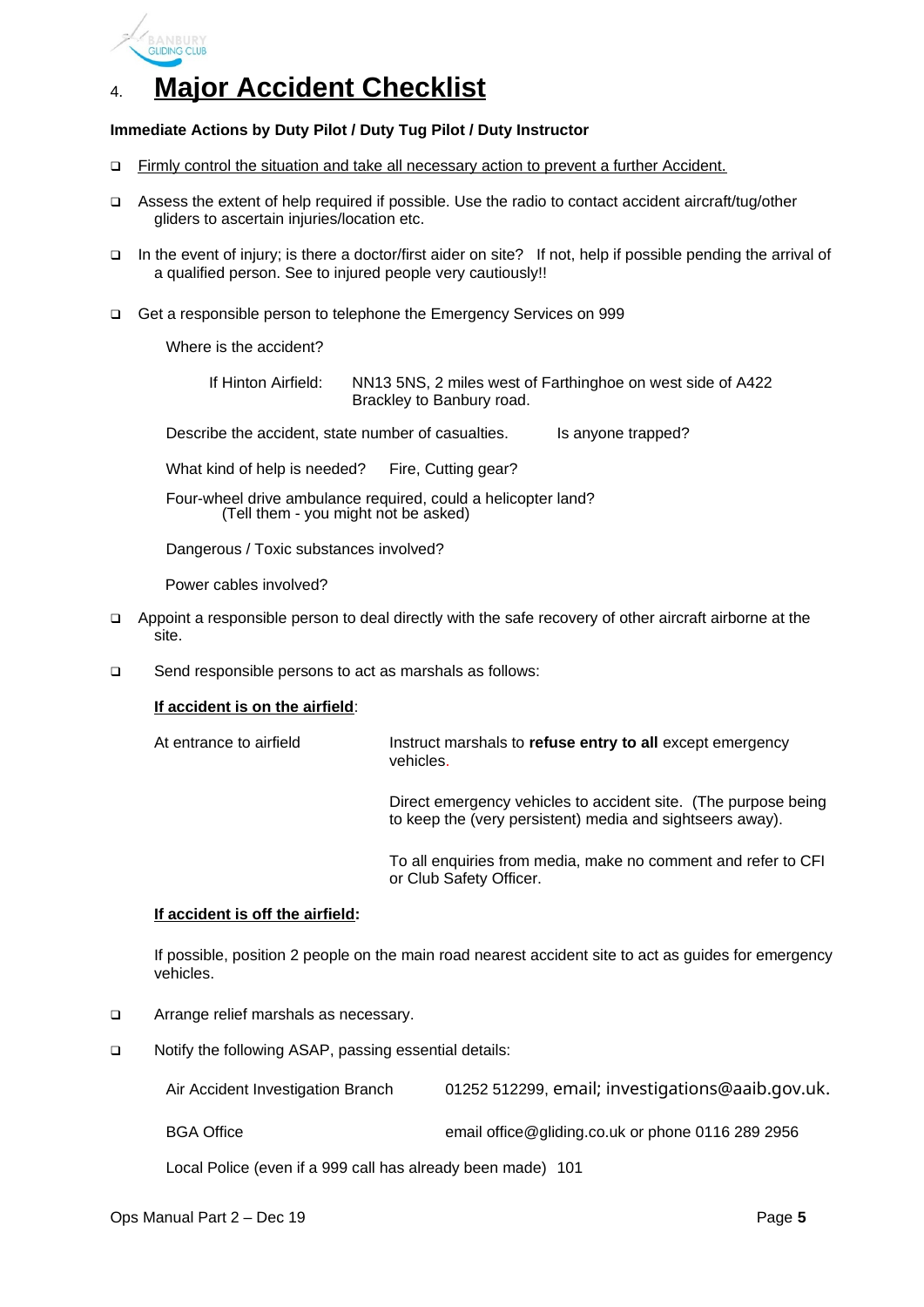

| CFI                 | Dave Bullock  | 07901 553341                    |
|---------------------|---------------|---------------------------------|
| Club Safety officer | Tim Wheeler   | 01295 711546 or<br>07901 004049 |
| Chairman            | Peter Fincham | 01908 321551 or<br>07956 403054 |

- Arrange for accident site to be cordoned off and detail a club member to keep secure until police arrive.
- If serious / fatal injury is suspected, find the next of kin details (List in Emergency Folder). Provide the details to the police officer at the scene.

It is important that relatives of any person involved in an accident should be informed without delay, but it *is equally important that this should be done by an appropriately experienced person and that somebody is in place to give the relative all necessary assistance. The police have trained family liaison officers and if at all possible it is the police who should inform the relatives face to face. This is particularly important in the event of serious or fatal injuries. Only in extremely exceptional circumstances should a relative be informed by the club by telephone.*

- If any aspect of the accident is likely to attract media interest, inform the BGA Office as soon as possible.
- Make a written note of essential details on a BGA Accident / Incident Report form (Blanks in Emergencies Folder)

#### **Follow-up Actions**

- Start an Event Diary recording, in as much detail as possible, events and times. Make sketches to assist investigators; include wind direction, take-off run and aircraft location (Blanks in Emergencies Folder).
- Note the names and phone numbers if possible of pilots and witnesses. Ask them to make written statements on a BGA Statement of Witness Form (Blanks in Emergencies Folder).
- Record any unusual circumstances, which might be relevant to the accident.
- Enter details on an electronic BGA Accident/Incident Report (copy on laptop). Safety Officer or CFI to email or post paper copy to BGA within 24 hrs.

#### DO NOT MOVE ANY WRECKAGE, UNLESS TO HELP INJURED PEOPLE, WITHOUT THE PERMISSION OF THE AIBB AND THE POLICE.

If the accident is fatal:

- Bodies may only be moved under the supervision of the police or emergency services.
- Request the police to notify the next of kin. Try to identify a friend to accompany the police to the next of kin.

#### **Review**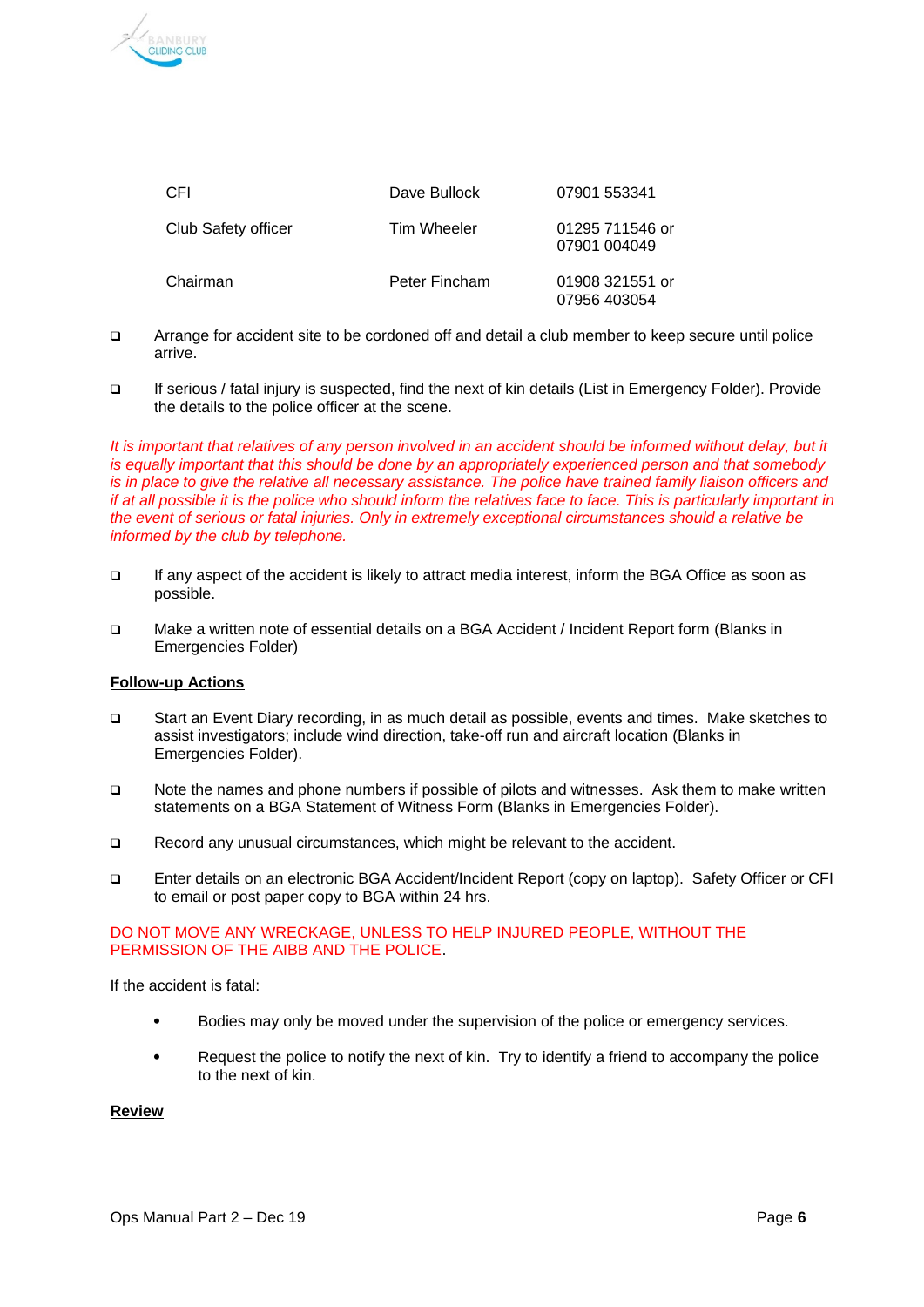

Go back over this checklist and make sure nothing has been left out. Gather together all paperwork and hand to the CFI or Safety Officer at the first available opportunity. Forward the electronic copy of the BGA Accident / Incident Report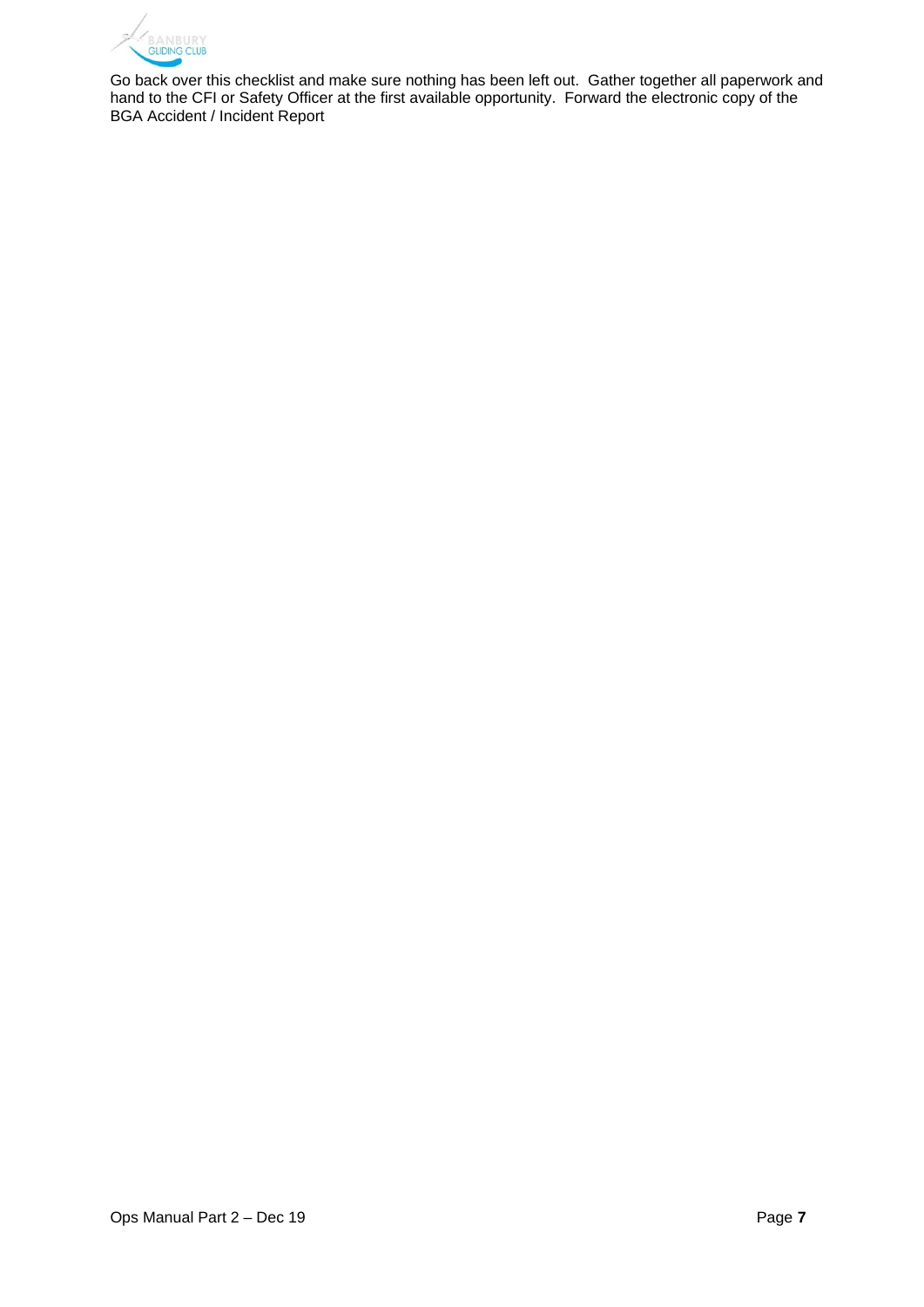

## **Minor Accident/Incident Checklist**

#### **Initial Actions**

- Firmly control the situation and take all necessary action to prevent a further Accident/Incident.
- Appoint a responsible person to deal directly with the safe recovery of other aircraft airborne at the site.
- Make a written note of essential details on a BGA Accident / Incident Report form (Blanks in Emergencies Folder).
- □ Notify the following ASAP, passing essential details:

| <b>CFI</b>          | Dave Bullock  | 07901 553341                    |
|---------------------|---------------|---------------------------------|
| Club Safety officer | Tim Wheeler   | 01295 711546 or<br>07901 004049 |
| Chairman            | Peter Fincham | 01908 321551 or<br>07956 403054 |

#### **Follow-up Actions**

- Start an Event Diary recording, in as much detail as possible, events and times. Make sketches to assist investigators; include wind direction, take-off run and aircraft location (Blanks in Emergencies Folder).
- Note the names and phone numbers if possible of pilots and witnesses. Ask them to make written statements on a BGA Statement of Witness Form (Blanks in Emergencies Folder).
- Record any unusual circumstances, which might be relevant to the accident.
- Enter details on an electronic BGA Accident/Incident Report (copy on laptop and clubhouse computer). Safety Officer or CFI to email or post paper copy to BGA within 24 hrs.

#### **Review**

Go back over this checklist and make sure nothing has been left out. Gather together all paperwork and hand to the CFI or Safety Officer at the first available opportunity. Forward the electronic copy of the BGA Accident / Incident Report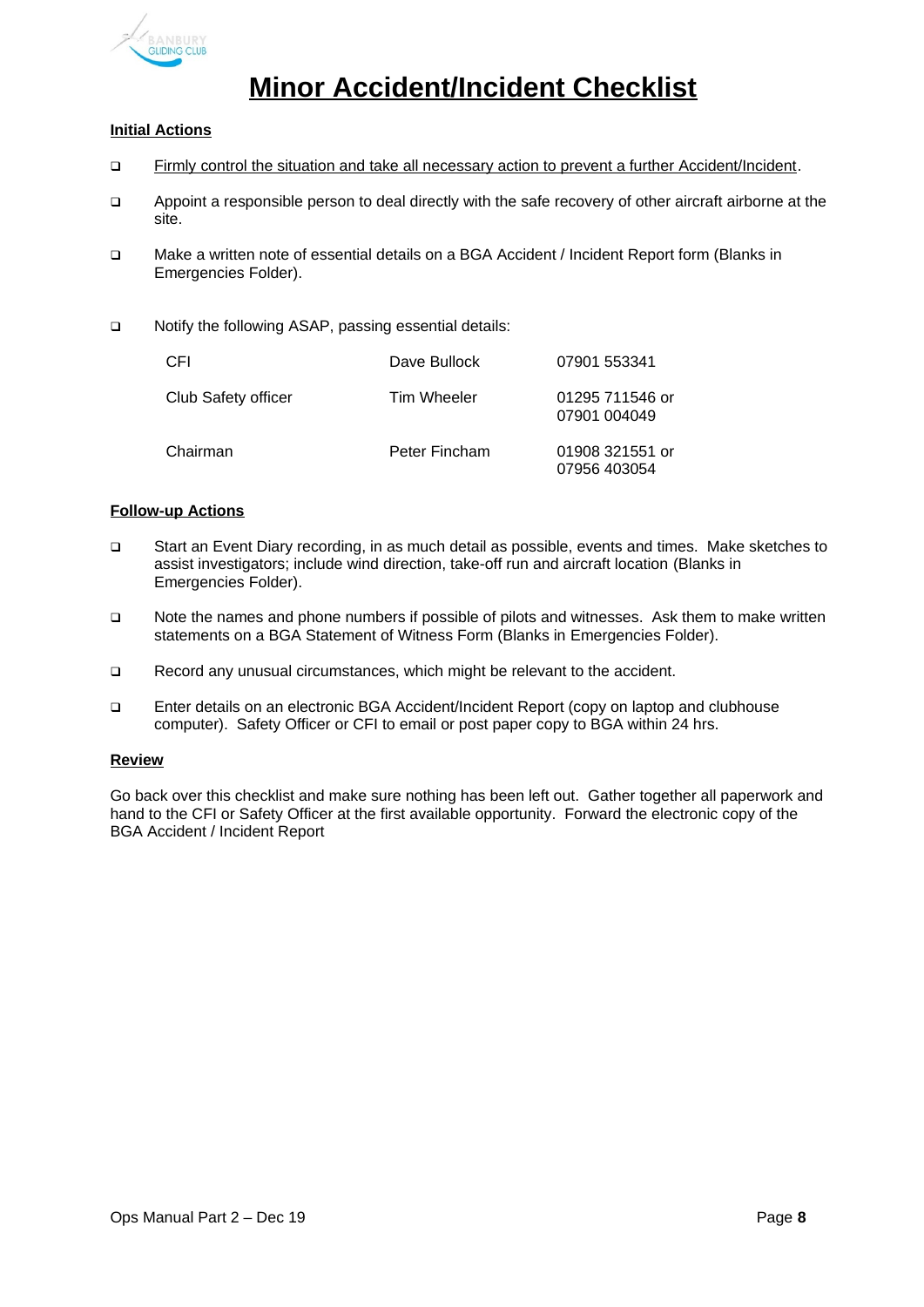

## **Local Information and Contact Phone Numbers**

| Airfield Address:                      | Hinton in the Hedges Airfield, Brackley, Northamptonshire,<br><b>NN13 5NS</b> |                                                                                                               |                                 |
|----------------------------------------|-------------------------------------------------------------------------------|---------------------------------------------------------------------------------------------------------------|---------------------------------|
| Airfield Telephone Number:             |                                                                               | Club Mobile: 07981 103159                                                                                     |                                 |
| Latitude and Longitude:                |                                                                               | 52 01.598 N 001 11.961 W<br>(Map Ref: 152 455.03 236.77)                                                      |                                 |
| Directions to Airfield:                |                                                                               | Entrance to airfield is 2 miles west of Farthinghoe on the<br>West Side of the A422 Brackley to Banbury road. |                                 |
| Hazards to Air Ambulance:              |                                                                               | Aircraft, gliders and parachutists in the area.                                                               |                                 |
| <b>Club Contact Telephone Numbers:</b> |                                                                               |                                                                                                               |                                 |
| CFI.                                   |                                                                               | Dave Bullock                                                                                                  | 07901 553341                    |
| Club Safety officer                    |                                                                               | Tim Wheeler                                                                                                   | 01295 711546 or<br>07901 004049 |
| Chairman                               |                                                                               | Peter Fincham                                                                                                 | 01908 321551 or<br>07956 403054 |

Local Police: 101 Call even if 999 call has already been made.

Air Accident Investigation Branch: 01252 512299 email; [investigations@aaib.gov.uk.](mailto:investigations@aaib.gov.uk)

During normal working hours this is a direct line. You will speak to an Operations Officer who will take all the details from you and if the accident is fatal allocate an investigator who will be with you as soon as possible. This may or may not be a member of the BGA Fatal Accident Investigation Team.

Outside working hours (after 1700 hrs and at weekends) this number is diverted to a Duty Clerk at the Department for Transport (DfT). He should take all the details and pass them on to the AAIB Duty Officer who is available to him always by phone. The procedure will then be as above. However, there have been instances when the DfT Duty Clerk has not taken the correct action. If this happens and, after a fatality, an Investigator does not very soon contact you, then you should attempt to contact the BGA Senior Accident Adviser and ask him to deal urgently with the DfT.

BGA Office: 0116 2289 2956 email [office@gliding.co.uk](mailto:office@gliding.co.uk)

BGA Senior Accident Advisor:

| Sqn Ldr Chris Heame | 01780 482593 or 07850 744927 (Mobile) |
|---------------------|---------------------------------------|
|                     | Or 01400-266156 (Office)              |

London Air Traffic Control Centre – Watch Supervisor: 01489-616001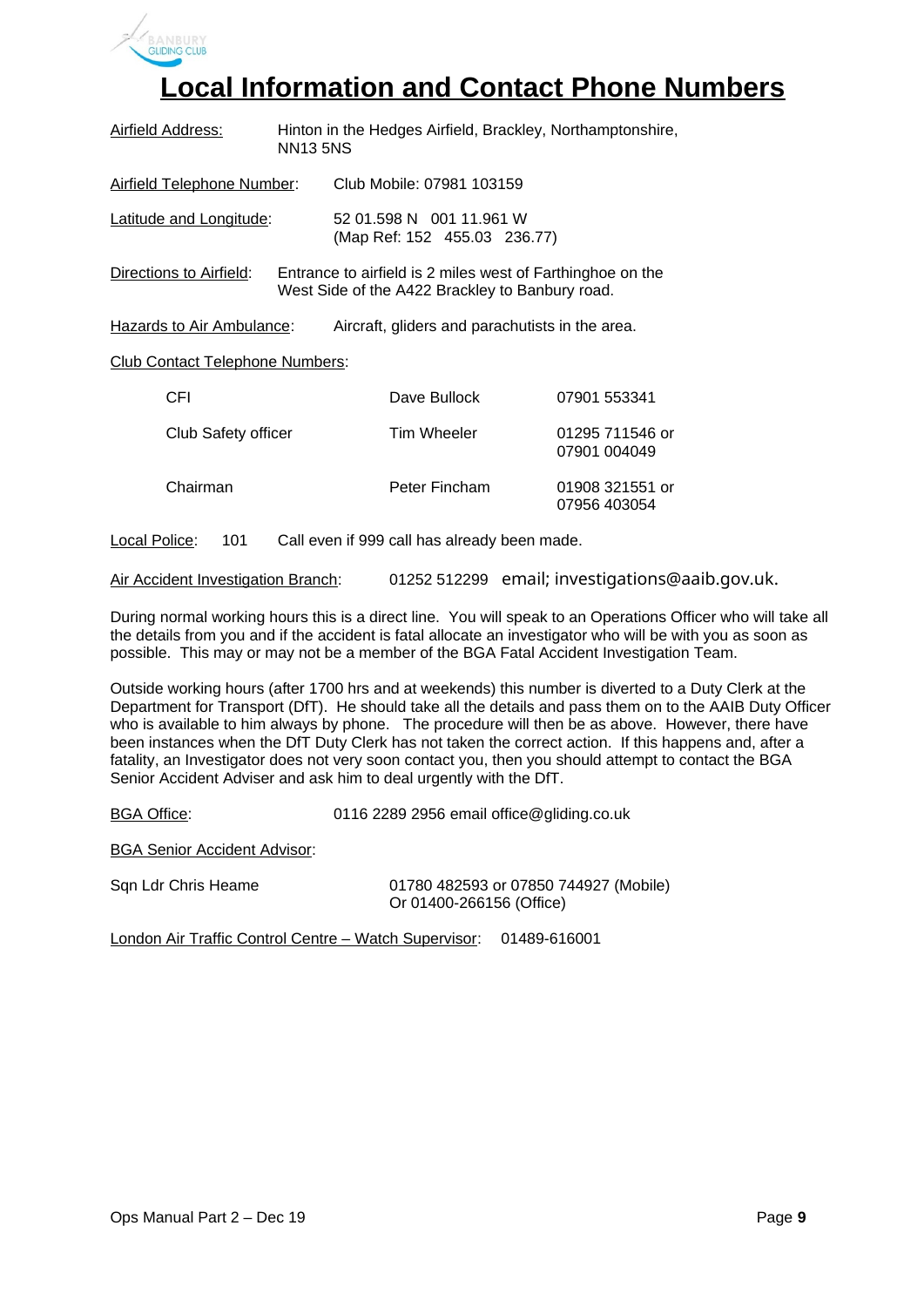

### **Example Procedures**

Essential features of each emergency procedure are as follows:

#### **Case A - In the event of an accident on or near the airfield, resulting in serious injury or serious damage to an aircraft:**

- a. Dial 999 and request the following appropriate Emergency Services: Ambulance Fire brigade Police
- b. Direct First Aiders and emergency equipment straight to the scene of the accident.
- c. Ensure the Duty Instructor is aware of the accident. Someone, normally the Duty Tug Pilot, must take charge and direct proceedings until the Duty Instructor can assume responsibility.
- d. Start an Event Log of proceedings.
- e. Nominate someone to monitor the Club Mobile Phone.
- f. Station a marshal at the main entrance to direct emergency services to the scene of the accident without hazarding landing aircraft and to deter sightseers.
- g. Stop further launching and ensure that a landing area is kept clear for aircraft already airborne.
- h. Inform the Air Accident Investigation Branch (AAIB).
- i. Contact the BGA via the BGA office. If out of hours, contact the BGA Senior Accident Advisor.
- j. Contact the CFI, Safety Officer and Chairman
- k. Do not move injured people unless there is further danger eg. fire. Wait for medical care.
- l. Ensure that it is safe to approach any injured persons before attempting to remove them from danger.
- m. Brief Club members not to provide details to Press, TV or Radio. State that a press release will be prepared by a Club official.
- n. Station a responsible person at the wreckage and do not permit anything to be removed until authorized by the AAIB.
- o. Start gathering information, ultimately to complete a BGA Accident / Incident Report Form.
- p. Assist the Emergency Services and the AAIB as they request.

#### **Case B – Glider or Aircraft reported crashed**

When a report is received from a reliable source (ie. Police or Emergency Services), collect as much information as possible from the reporting authority in order to identify the aircraft or its pilot(s).

Questions should include:

- a. Is it a glider or an aero plane?
- b. Registration or Tail Letters?
- c. Colour scheme?
- d. Aircraft type?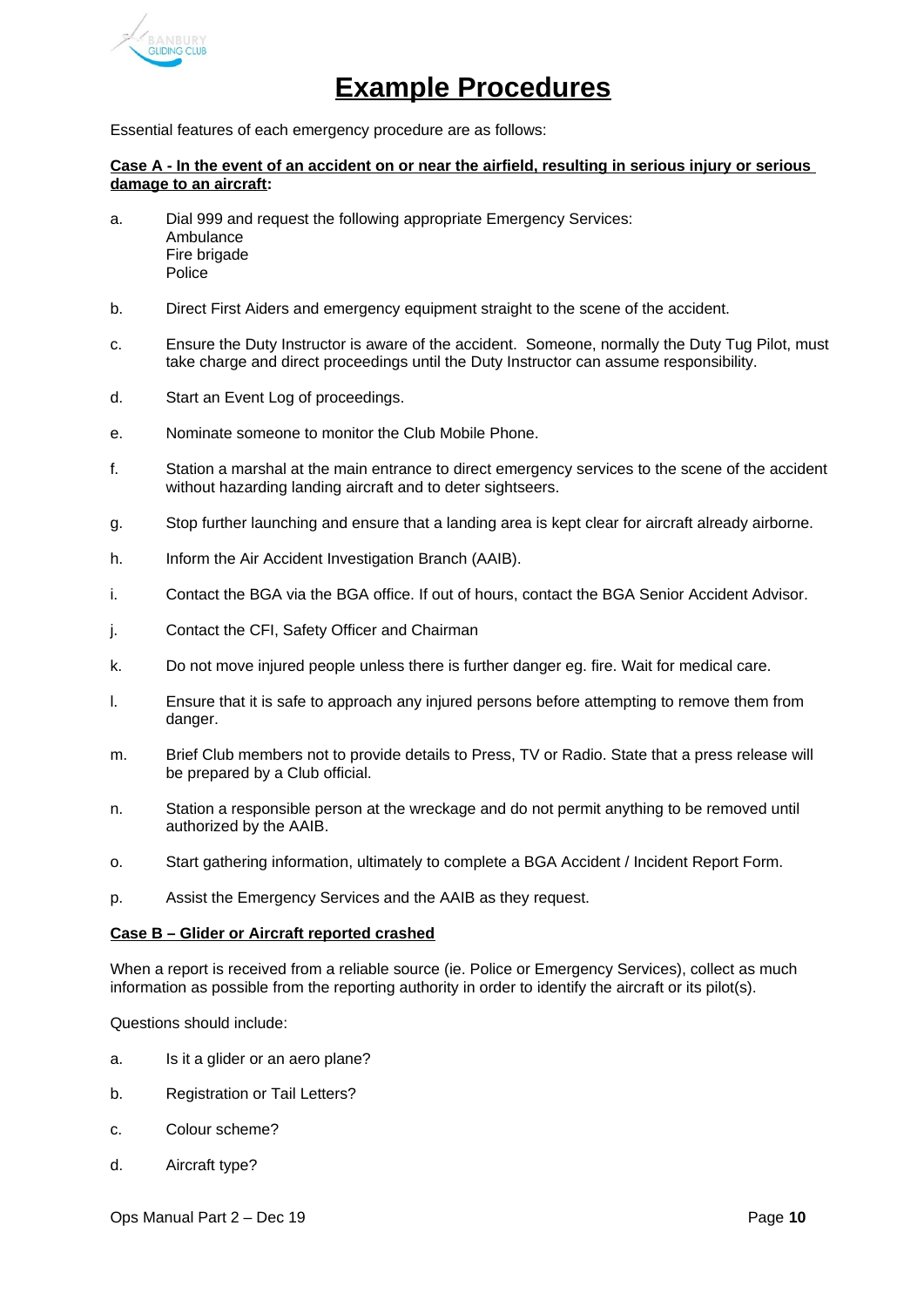

- e. What action has been taken so far e.g. Ambulance, etc?
- f. Pilot's identification?
- g. Location of accident to include O.S. Grid Ref. or Lat / Long.
- h. Access to accident location.
- i. Contact names and telephone numbers of local police.
- j. Names and addresses of eye witnesses.
- k. Name of police officer in charge of the incident.

Note. If the aircraft is positively identified as belonging to the Club or having taken off from Hinton, then the procedures identified at Case A should be followed as far as practicable. If the aircraft identification is not recognised, then advice should be given as to the best direction for the Emergency Services to proceed to ascertain the home airfield of the crashed machine, based on the information available.

#### **Case C - Aircraft missing**

Ensure the aircraft is genuinely missing. Check log sheets, search hangar and trailer park and make enquiries. If aircraft still missing:

- a. Inform Duty Instructor.
- b. Telephone the Watch Supervisor at London Air Traffic Control Centre (LATCC). Explain the problem, ask if they have received any reports, seek and follow the supervisor's advice.
- c. If the aircraft returns or a report is received that explains its whereabouts, inform the Watch Supervisor at LATCC immediately.
- d. If a crash is reported and the aircraft identified, proceed as for Case B.

#### **Case D - Personnel Injury with no associated aircraft damage**

- a. It medical treatment is required, call an Ambulance.
- b. If the injury is serious, notify the CFI, Safety Officer and Chairman.
- c. If the injured person is taken to hospital, ensure next of kin are notified, either by requesting a friend to make contact or by asking the police to notify them.
- d. Ensure accident is properly reported using the HSE's RIDDOR procedure (Reporting of Injuries, Diseases and Dangerous Occurrences Regulations, 1995)

#### **Media Statement**

The following information can reasonably be released in the event of a serious accident with a view maintaining good relationships with the Press and the Media. In the case of a serious accident a 'Press Officer' should be appointed to deal with enquires and to conduct any interviews. This person would normally be the Chairman, CFI or Safety Officer. Interviewing of Club members by the Press should be discouraged. If the Press do wish to interview anyone, it should be emphasised that their opinions are not necessarily the opinions of the Club, the British Gliding Association or the accident investigators.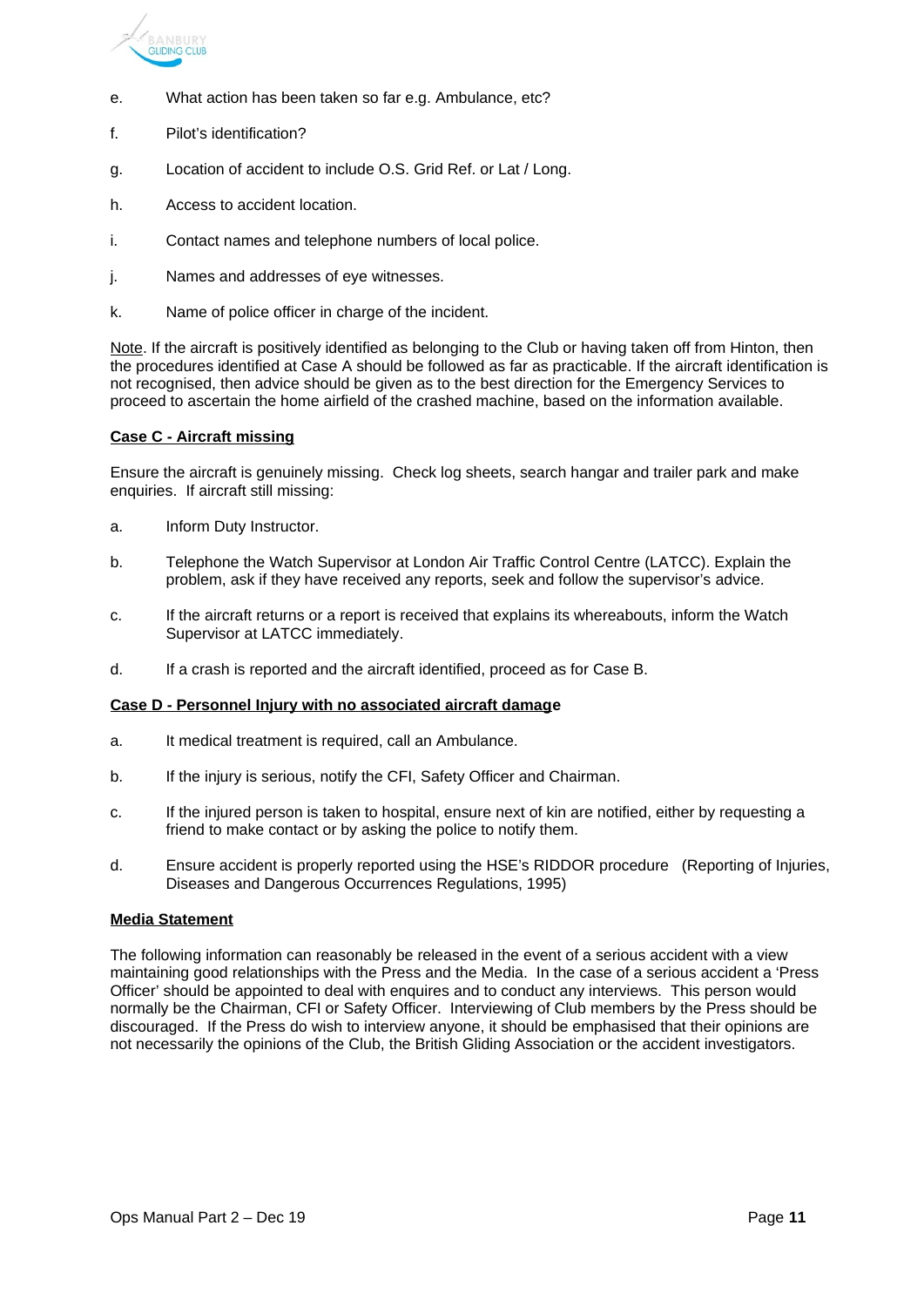

#### **Sample Statement**

**On (day) at approximately (time) a (type) glider crashed whilst on a (local/training/cross country) flight.**

**The (pilot/pupil/Instructor) who is/are a member of Banbury Gliding Club have sustained ….. Injuries the extent of which is presently unknown. They/He/She has been taken to a local hospital for medical checks.**

**The accident is currently under investigation by the British Gliding Association with the Air Accident Investigation Branch, the Civil Aviation Authority and the local Police.**

**At the present time there is no indication of the cause of the accident, but a full statement will be released in due course.**

**The next of kin of the pilot(s) have not yet been informed. Their/His/Her name cannot be released until we have contacted the next of kin**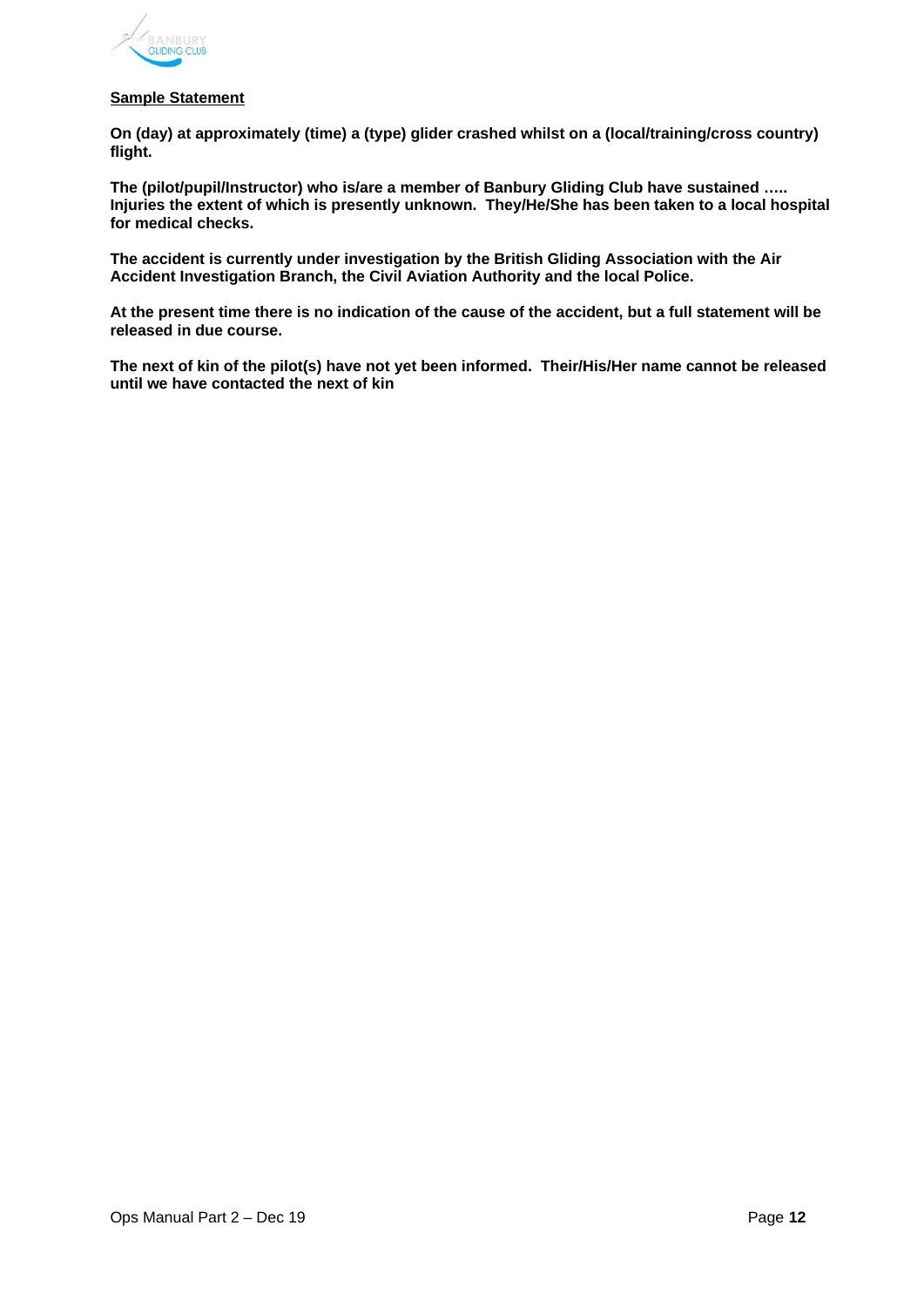

**Event Log**

#### **Complete an associated Event Report if greater detail required.**

#### **TO BE FILLED OUT BY DUTY PILOT / DUTY TUG PILOT / DUTY INSTRUCTOR**

Name ……….…………………………………….. …………….. Tel No …………………………..

#### **ACCIDENT / INCIDENT**

Date: ……………. Aircraft: …………………. Pilot(s): ……………………….

| Time | Action/Event | <b>Witness Names</b> |
|------|--------------|----------------------|
|      |              |                      |
|      |              |                      |
|      |              |                      |
|      |              |                      |
|      |              |                      |
|      |              |                      |
|      |              |                      |
|      |              |                      |
|      |              |                      |
|      |              |                      |
|      |              |                      |
|      |              |                      |
|      |              |                      |
|      |              |                      |
|      |              |                      |
|      |              |                      |
|      |              |                      |
|      |              |                      |
|      |              |                      |
|      |              |                      |
|      |              |                      |
|      |              |                      |
|      |              |                      |
|      |              |                      |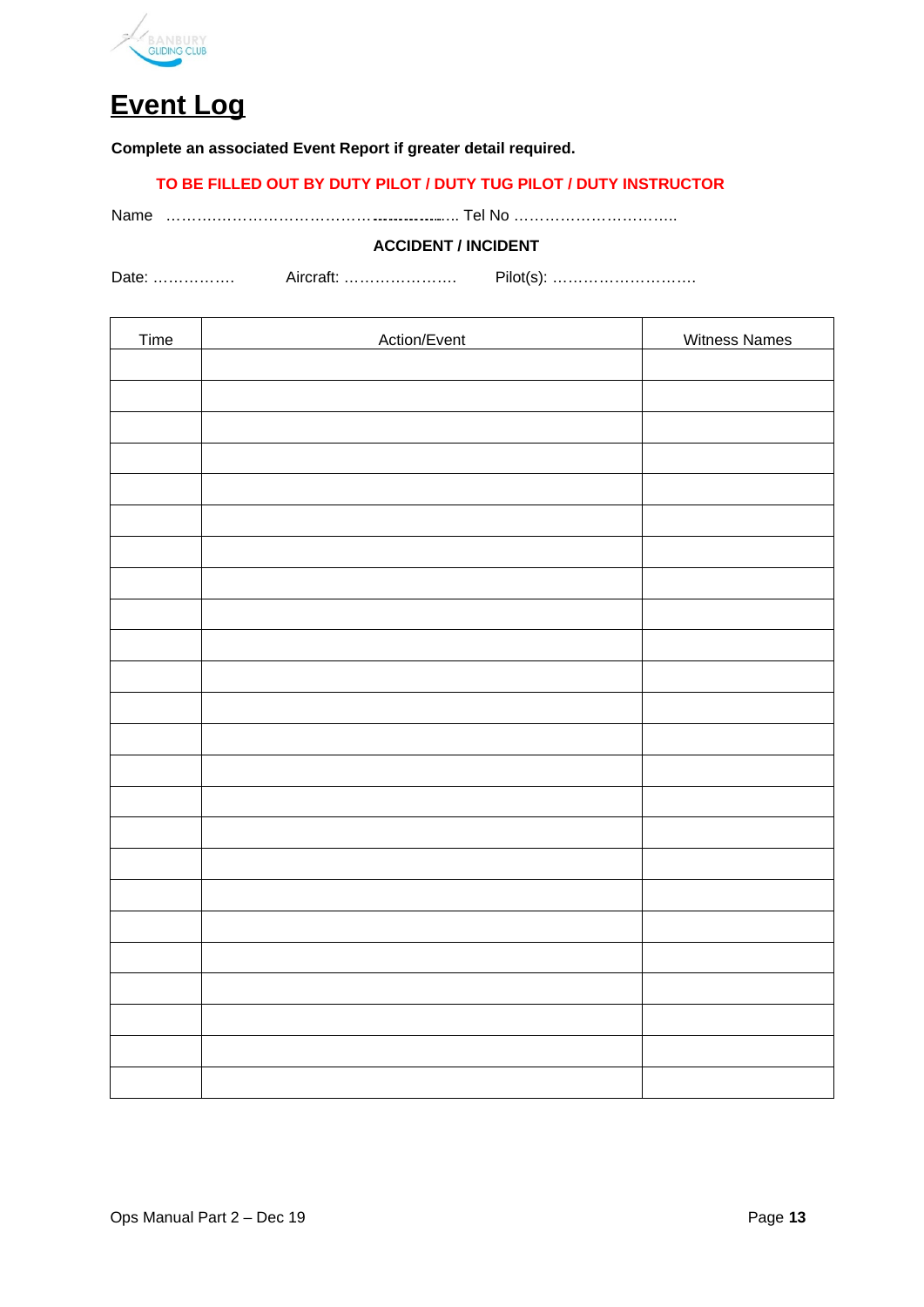

| Date:              | Page: |
|--------------------|-------|
| Message No:        |       |
| Message From / To: |       |
|                    |       |
| Message Content:   |       |
|                    |       |
|                    |       |
|                    |       |
|                    |       |
|                    |       |
|                    |       |
| Action Taken:      |       |
|                    |       |
|                    |       |
|                    |       |
|                    |       |
|                    |       |
|                    |       |
|                    |       |
|                    |       |
|                    |       |
| Signed:            | Name: |
|                    |       |